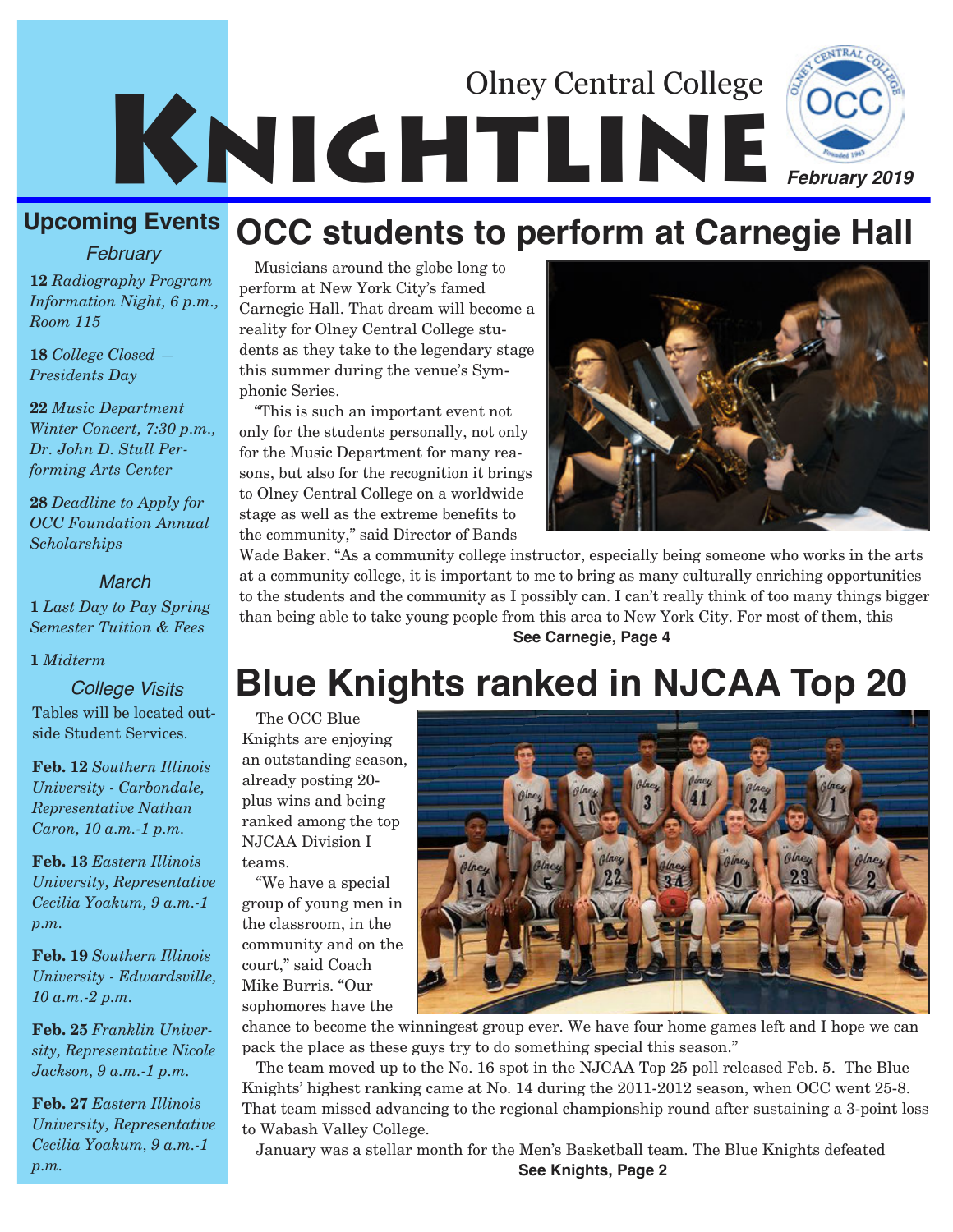**Men's Basketball Feb. 13 —** OCC at Kaskaskia, 7:30 p.m. **Feb. 16 —** OCC vs. Vincennes, 3 p.m. at home **Feb. 20 —** OCC vs. Wabash Valley, 7:30 p.m. at home **Feb. 23 —** OCC vs. Shawnee, 3 p.m. at home **Feb. 26 —** OCC at Southeastern Illinois, 7:30 p.m. **Women's Basketball Feb. 13 —** OCC at Kaskaskia, 5:30 p.m. **Feb. 16 —** OCC vs. Vincennes, 1 p.m. at home **Feb. 20 —** OCC vs. Wabash Valley, 5:30 p.m. at home **Feb. 23 —** OCC vs. Shawnee, 1 p.m. at home **Feb. 26 —** OCC at Southwestern Illinois, 5:30 p.m. **Men's Baseball Feb. 16 —** OCC at Roane State, 1 p.m. **Feb. 17 —** OCC at Roane State, 1 p.m. **Feb. 18 —** OCC at Union, 1 p.m. **Feb. 21 —** OCC at Kentucky Wesleyan, 1 p.m. **Women's Softball Feb. 16 —** OCC Boonville, Mississippi, TBA **Feb. 17 —** OCC at Northwestern Mississippi, noon **Feb. 18 —** OCC at Jackson

State, TBA **Feb. 28 —** OCC at Wabash Valley, 2 p.m.

#### **Student Senate Bake Sale Feb. 13**

The OCC Student Senate will host a Valentine's Day Bake Sale from 9 a.m. to noon on Wednesday, Feb. 13.

Free will donations will be accepted. Proceeds will benefit the OCC Food Pantry.

# *Sports Schedule* **OCC Service Recognition Awards**



**Olney Central College recently presented service recognition awards to employees. Pictured at left, are full-time employee Dr. Linda Shidler, three years; and parttime employees Tim Dunahee, 10 years; James Majernik, 20 years; and Tara Buerster, three years. Below left, are part-time honorees Chad Groves, five years; Lindsey Buck, five years; and Mike Swick, 10 years.** 





**Above, OCC part-time employee Tom Baker was recognized for 10 years of service.**

#### **Knights** *Continued from Page 1*

No. 1-ranked Vincennes University, 98-96, on Jan. 8, ending the Trailblazers' 28-game home winning streak. Later that week, freshman point guard Jalen Moore was selected NJCAA Player of the Week. Burris also received accolades as the sports website HoopsDirt.com named him JUCO Coach of the Week.

Burris said one of the keys to this season's success has been the leadership of the five returning sophomores, Cooper Bybee, Davion Warren, Nathan Scott, Wade Coomer and Tyler Witz.

"They are a good group, very unselfish," Burris said. "The freshmen were good about receiving their leadership. There is a lot of

chemistry on this team. This group of guys really gets it. There also is a lot of trust. Trust is a big part of our success."

Burris said Moore has stepped up big as point guard to fill the void left by former Blue Knight Josiah Wallace, who has gone on to be a standout at Eastern Illinois University.

"Jalen stepped in and has a done a great job running our team as a freshman," Burris said. "It is a joy to coach him."

Moore is joined by fellow freshmen Nick Walker, D.J. Haynes, Matt Berry, Isaiah Sulack, Stephon Dougherty, J.T. Wheeler and Charlie Cochran.

Burris is in his 14th season as Men's Basketball Coach at OCC. He played for the Blue Knights from 1997 to 1999.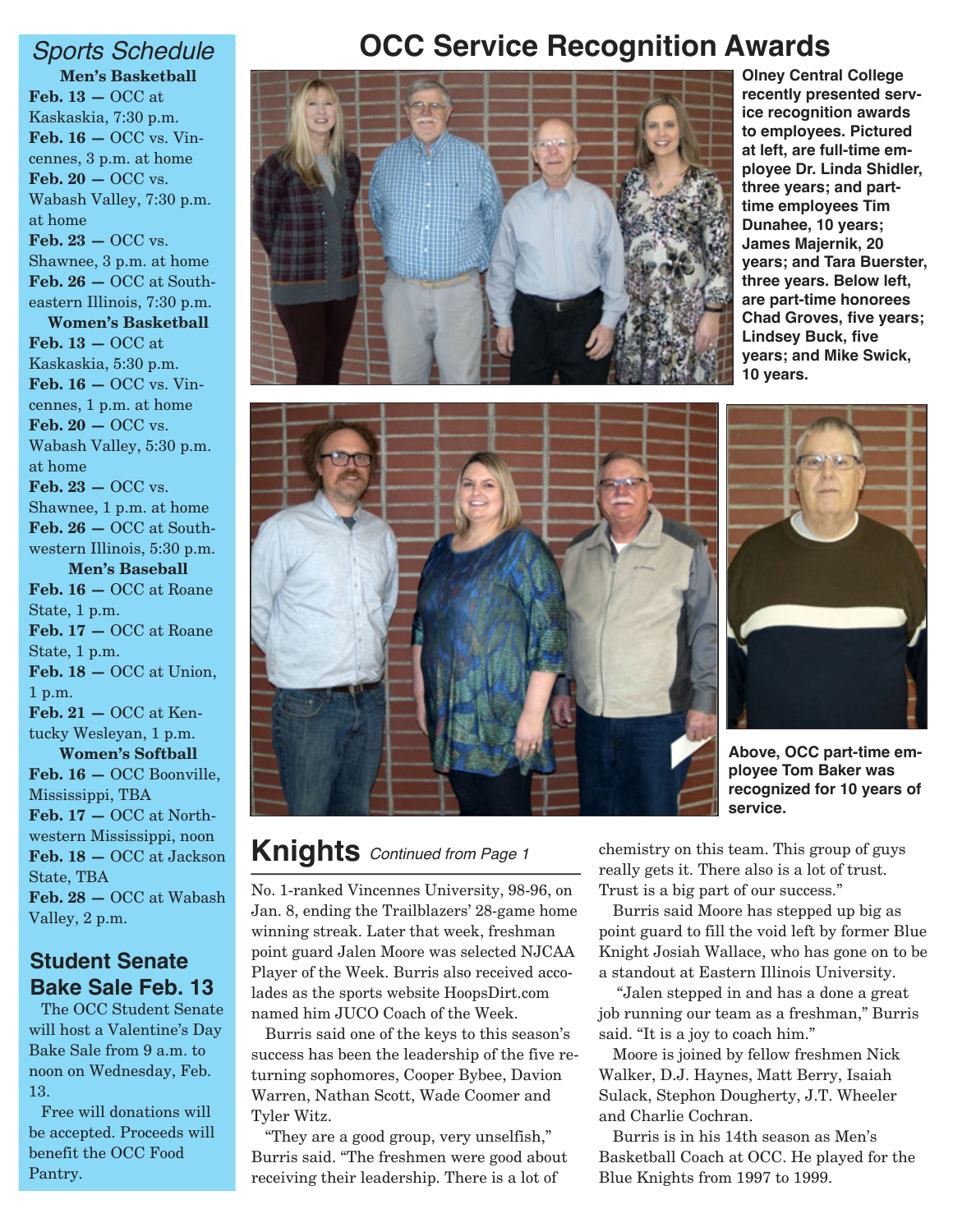

#### **LUNAR ECLIPSE**

**OCC Instructor Logan Marshall shot some fantastic photos of the Super Blood Wolf Moon Eclipse on Jan. 20. The photo was taken in his backyard.**

# **Watch your email for PTK invitation letter**

OCC students, watch for your invitation to join Phi Theta Kappa, the international honor society for two-year colleges.

PHITHETA KAPPA **COR** HONOR SOCIETY

In order to qualify for membership, students must have completed at least 12 credit hours, have a cumulative GPA of 3.5 or higher, and be seeking a degree. If you meet PTK eligibility, you will receive an email/letter inviting you to join.

Membership empowers you with a competitive edge including \$37 million in scholarship opportunities for members only, some local universities, some competitive and some noncompetitive. The official seal of PTK will be placed on your college diploma and a notation of membership will appear on your college transcript. Personalized letters of recommendation for scholarships and employment are available.

PTK members receive recognition during a college induction ceremony and will wear Phi Theta Kappa commencement regalia during college graduation and other official ceremonies. Your name also will be published in Phi Theta Kappa's anthology, Nota Bene.

Free enrollment in CollegeFish.org, a transfer and college completion planning tool, is available for members.

PTK also provides opportunities to develop research and servant leadership skills by participating in Honors in Action programming in the local chapter. You also can become part of a network of nearly 3 million fellow scholars and servant leaders on more than 1,285 campuses worldwide.

Members also are entitled to special benefits, financial offers and member discount offers from Phi Theta Kappa Corporate Partners such as GEICO and Bank of America.

For more information about PTK, contact Advisor Amie Mayhall mayhalla@iecc.edu.

#### **OCC Radiography Information Night Feb. 12**

The Olney Central College Radiography Program will host an Information Night from 6 to 7 p.m. on Tuesday, Feb. 12 in Wattleworth Hall Room 115.

During the presentation, participants will learn more about the program and how to apply.

Radiologic Technology is one of the most dynamic and growing fields in medicine. Employment for radiologic technologists is expected to grow 9 percent by 2024, faster than the average for all occupations.

The program is free and pre-registration isn't required.

For more information, contact Vicki Thompson at 618- 395-7777 or email thompsonv@iecc.edu. You can visit the Radiography Program's website at www.iecc.edu/radtech.

#### **Concealed Carry Class April 11-13**

Individuals interested in obtaining an Illinois Concealed Carry permit are encouraged to enroll in an upcoming course at OCC.

The Concealed Carry class provides 16 hours of required firearms training, including classroom and range instruction.

The class will meet from 6 to 10 p.m. on Thursday, April 11 and Friday, April 12 at OCC. On Saturday, April 13, the class will be held from 8 a.m. to 4 p.m. at the Olney Gun Range.

To register, call 618-395- 7777.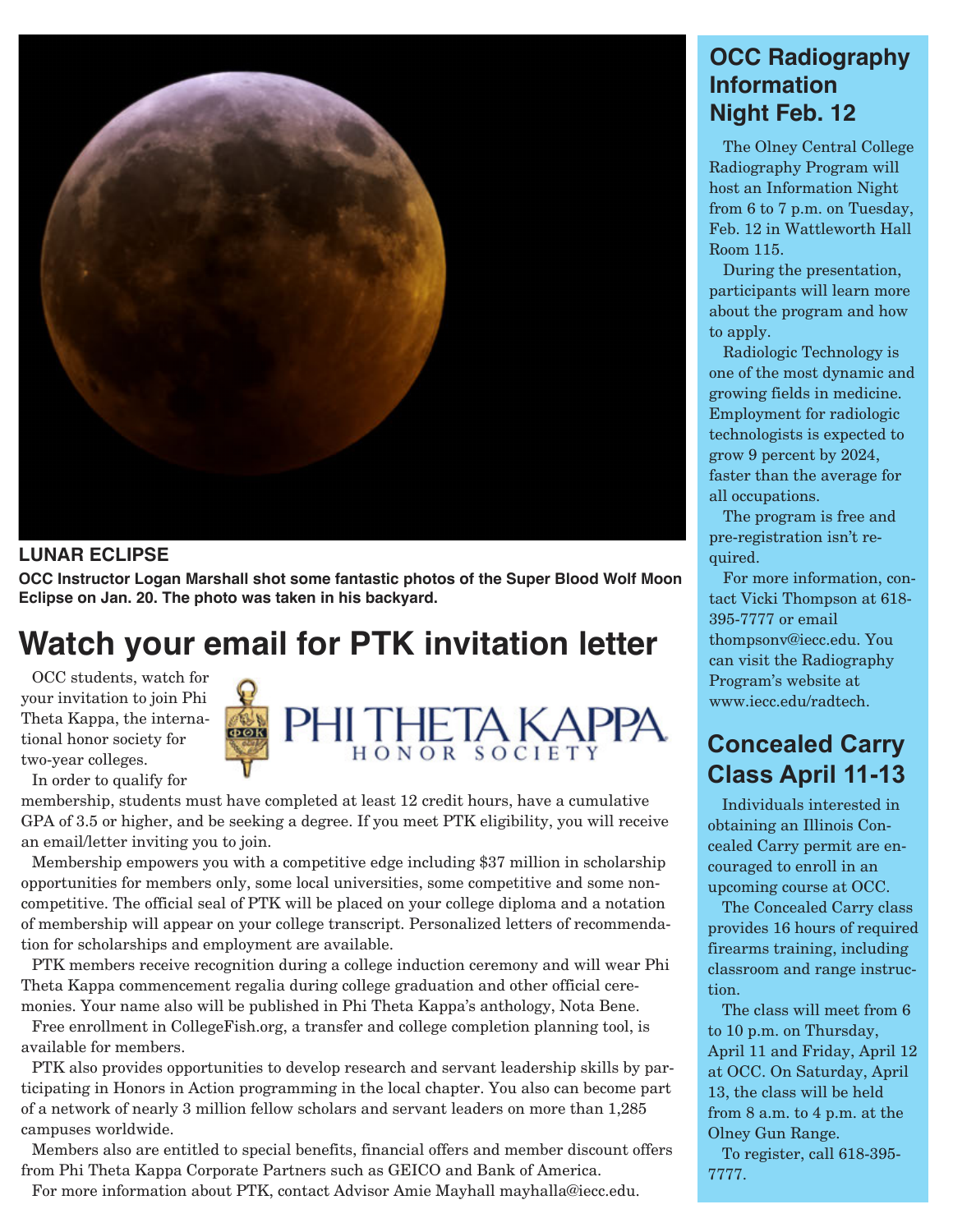# **Olney Central College SCHOLARSHIPS**

**Apply Now!** 

www.iecc.edu/occ/scholarships

# **Contact Financial Aid For More Information**

**Carnegie** *Continued from Page 1*

 $\overline{\mathbb{Q}}$ 

will be the first time they have gone to New York, and for some, this may be the only time they get to go. To play on hallowed ground, as far as classical music goes or music in general, is such a great opportunity. We are going to get to play on the same stage as the New York Philharmonic Orchestra – the same stage that Leonard Bernstein conducted on. It is a really huge deal. It is something I think the community and our school can really be proud of."

The invitation to perform at Carnegie Hall followed Baker's selection as a quarter-finalist for the 2019 GRAMMY Music Educator Award given by the Recording Academy and the Grammy Museum. Baker advanced to the semi-final round of the competition.

"It was a pretty exciting moment," Baker said of receiving the call. "Carnegie Hall is arguably one of the three most popular concert halls in the world."

Baker along with adjunct faculty members Chris Parker and Monte Skelton will travel with members of the OCC Concert Band and Community Band to the Big Apple June 14-17. Accompanying them will be the Lincoln Trail College Concert Band faculty and a few LTC students. Altogether about 32 individuals are expected to participate.

While in New York, the students will visit the rooftop of Rockefeller Center and attend a Broadway show. They also will participate in a clinic given by the University of Arizona's Director of Bands.

"The students are crazy excited," Baker said. "I know a couple of students, the big reason they came here this year, was so they could go do this. One of the benefits of us getting to do this is that it is helping with our recruiting. I'd like to be able to take the students every two years on a trip to places like Chicago or Indianapolis."

The trip, which will include accommodations at a Midtown Manhattan hotel, will cost just over \$40,000. The Music Department has already raised \$20,000 through private donors and is working diligently to generate the remaining funds.

Baker said students will be selling \$50 thank you advertisements for performances this semester.

"The ads will be placed in our concert programs and we will also be doing slide shows of all of the ads prior to the concerts and during the intermissions," Baker said. "Purchasers would basically become patrons of the Arts for the Olney Central College Music Department."

Donations also will be accepted during the Winter Concert on Feb. 22 and the Spring Concert on April 26. Both events begin at 7:30 p.m. in the Dr. John D. Stull Performing Arts Center.

Baker and his fiancee, Jamie Taylor, are planning a fund-raising concert in March or April at the Eagles in Olney. Other activities in the works include a pork burger sale at IGA and a car wash.

Individuals interested in supporting the OCC Music Department with its fundraising efforts can contact Baker at 395- 7777, ext. 2251, or email bakerw@iecc.edu.

### **Music Dept. Winter Concert set for Feb. 22**

The Olney Central College Music Department will present its Winter Concert at 7:30 p.m. on Friday, Feb. 22 in the Dr. John D. Stull Performing Arts Center.

The concert will feature the OCC Concert Choir along with the OCC Concert Band, Big Band & Jazz Combo, Commercial Music Ensembles, and Contemporary Music Ensemble.

Selections by the Concert Choir will include *Seasons of Love* from the hit musical *Rent* along with *Let's Call the Whole Thing Off* and *Embraceable You* by George Gershwin. The choir is under the direction of Andrew Pittman, Director of Choral Activities.

The Concert Band selections include *Flourish for Wind Band* by R. Vaughn Williams, *Irish Tune from County Derry* by Percy Aldridge Frainger and *George Washington Bicentennial March* by John Phillip Sousa. Wade Baker, OCC Director of Bands, is the conductor.

The combined Commercial Ensemble will perform Billy Joel's *Tell Her About It*.

The concert is free and open to the public.

#### **Lock Vehicles**

Students utilizing the OCC parking lots are advised to keep their vehicles locked when unattended.

#### **Lost and Found**

If you have lost an item, please check with Student Services.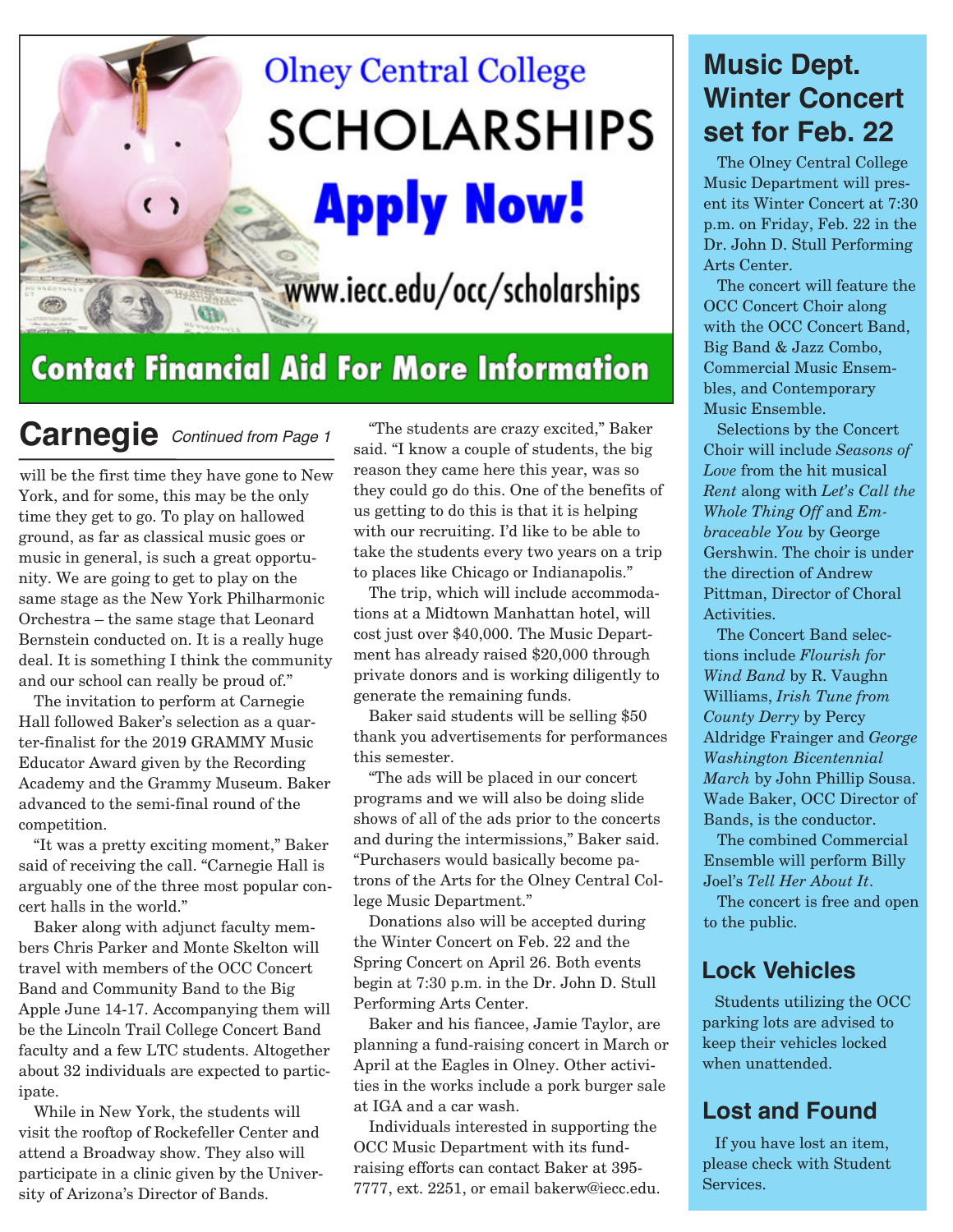# **Bigard serving as Title III Grant Advising Specialist**

Olney Central College's Ashley Bigard will serve as the new Advising Specialist for the Illinois Eastern Community Colleges Title III Block Grant.

The Title III program is supported in part by a five-year grant awarded to Olney Central College from the U.S. Department of Education effective October 1, 2018. The estimated total cost for all project activities is \$2,506,775 financed by the grant award of \$2,249,968 (90%) and \$256,807 (10%) by Olney Central College. Grant initiatives include streamlining the college's advisement process, redesigning the Information Systems



Technology and Welding programs and developing an Unmanned Aerial Systems Program.

An OCC graduate, Bigard completed her associate's degree in 2011. She earned a bachelor's degree in Family and Consumer Sciences with a minor in psychology from Eastern Illinois University in 2013. Bigard finished her studies at EIU the following year earning a master's degree in Family and Consumer Sciences with an emphasis in family services. She has served as an advisor at OCC since April 2017.

In her new position, Bigard will work with advisors across the IECC District to implement intrusive advising and finetune the early alert system to assist students who may be facing issues in the classroom.

"One of the greatest ways to reach at-risk students is through the use of intrusive advising," Bigard said. "It is about getting to the heart of what is causing difficulty for a student and recommending the appropriate intervention. Intrusive advising is an action-oriented approach to connecting and inspiring students to pursue assistance when desired. It is not 'hand-holding' or parenting, but rather active concern for students' academic preparation. While most students know that they have an advisor, many are unaware of how and when

they should make contact. The goal is for advisors to be intrusive without being intruding. Intrusive advising can improve the advising relationship while also encouraging student accountability and involvement."

Bigard also will assist with the integration of new technology tools including the placement of a kiosk at both OCC and the West Richland Center in Noble. Students will be able to self-register and receive assistance with financial aid forms using the kiosks. The units are expected to be in place by August.

"The kiosks will really enhance the registration

process," Bigard said. "Students will be able to visit them and register for classes recommended by their advisor. They can set parameters allowing them to request morning or afternoon classes, whichever best fits into their schedule."

Bigard also is examining the current Pathways curriculum, which assists students in successfully transitioning to college.

"We will be working to redesign the Pathways course," she said. "I'll be looking at different models that have been successful at other universities."

Bigard is excited about her new position and the opportunities it presents.

"IECC strives to deliver excellent education and services to the students who attend," Bigard said. "Although, individually everyone may have different interests in IECC, we work together to make every day possible. It is encouraging to work for an organization where each person has the same goal of improving the lives of our students. I look forward to being a part of the Title III Grant. I believe that the new programs we are building will not only provide better opportunities for our students, but will also strengthen our communities. I am excited for the opportunity to continue making a difference, and helping each student reach their goals."

## **Complete a math class in just 8 weeks with mid-term course**

Need to meet a math requirement to graduate this spring? Did you change your major and find you need to take College Algebra this semester? It's not too late take MTH 1103 Liberal Arts Math or MTH 1102 College Algebra at OCC.

Both courses will be offered in a hybrid format beginning March 11. Students should consult their advisors to make sure they have met the prerequisites for either course. The hybrid format means that most of the homework and the exams for the courses will be online, while instruction will take place face to face.

Liberal Arts Math is being offered from

8 to 9:15 a.m. on Tuesday and Thursday and College Algebra is being offered from 10 to 10:50 a.m. on Monday, Tuesday, Wednesday and Thursday. Students who need calculus for their major could complete College Algebra this spring, take Trigonometry this summer and be ready for Calculus I in the fall. These two courses are being piloted together with an 8-week PRE 0420 Intermediate Algebra course.

As part of a statewide mandate to reduce remediation time in mathematics courses, OCC has changed when and how it is offering remedial and college math courses. Last year, instructors piloted an 8-week hybrid course in REM

0422 Math Literacy, followed by an 8 week hybrid course in Liberal Arts Math. Students can complete the courses in one semester and meet their math requirement for graduation.

Regular 16-week courses are still an option for students who don't wish to move so quickly as are online courses. Instructors are planning to continue to offer courses in the 8-week format to assist students who wish to complete these courses in one semester.

Students should contact their advisor or the instructors for the courses, Tammie Bohnhoff at bohnhofft@iecc.edu or Lisa Benson at bensonl@iecc.edu, for more information.